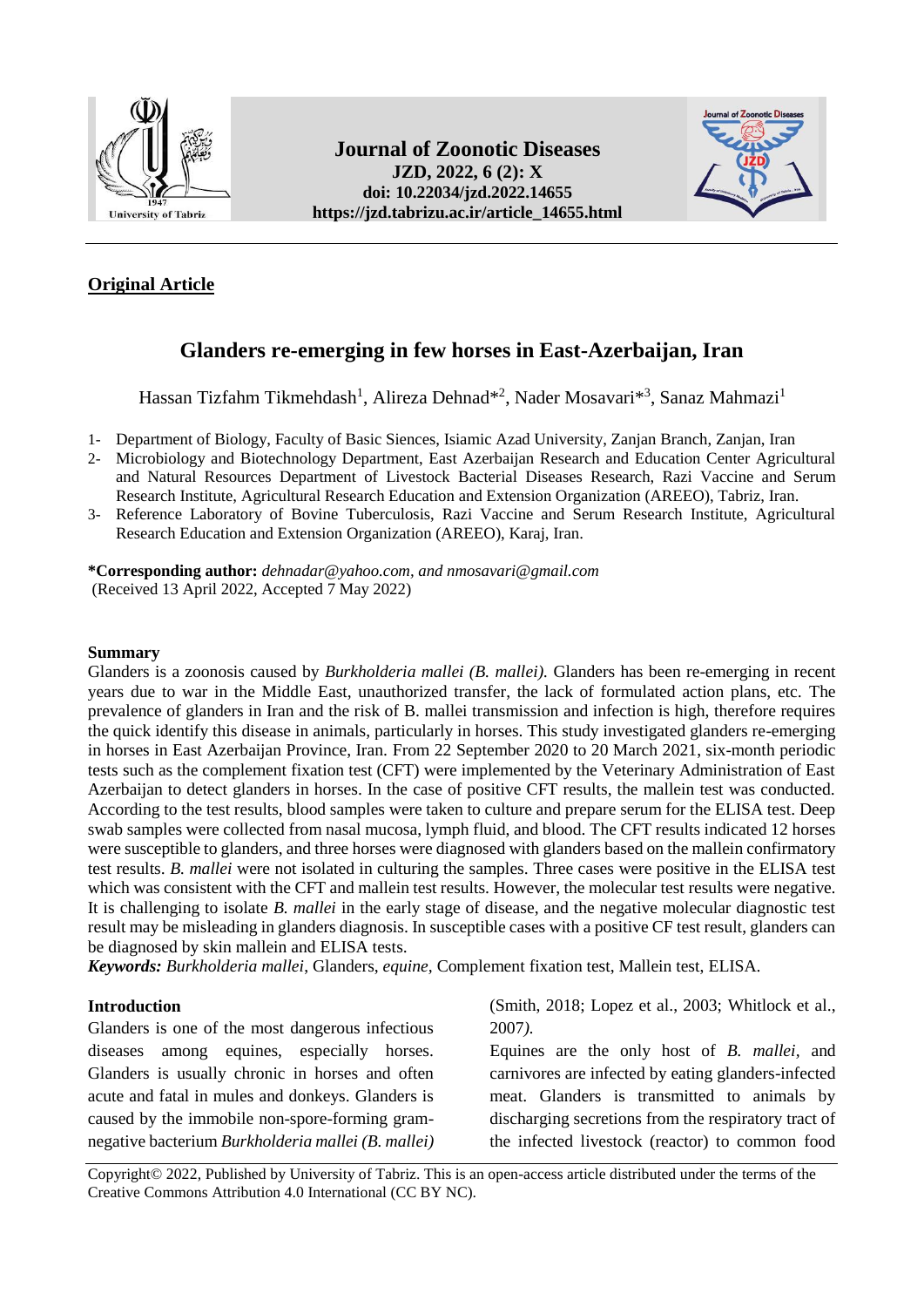and water and through close contact with skin lesions of infected animals or aerosol, mostly in large herds *(*Van Zandt et al., 2013*). B. mallei* are mainly transmitted to humans through occupational exposure, such as frequent and direct contact with infected animals or tools and causes disease in humans *(*Estes et al., 2010; Gilad et al., 2007).

The incubation period lasts from a few days to several months, depending on the infection path and strain severity. Clinical re-emerging and even the death of the horse may occur several months or years after a long incubation period, especially after any stress causing a temperature rise such as vaccination, infectious diseases, poor nutrition, overwork, horseback riding, and displacement (Khaki et al., 2012; Vallat and Caporale, 2012). In general, asymptomatic acute glanders in horses is the main reason for re-emerging the infection in non-native and eradicated regions (WHO, 2018).

Glanders has been eradicated and its incidence has been minimized in most countries in the past century by implementing formulated action plans such as improved diagnosis, trade restrictions with affected countries, the industrial revolution, and not using horses for transportation (Khaki et al., 2012). The re-emerging of war and unrest, followed by widespread poverty in most Middle East countries such as Iraq and Syria, provided the ground for the re-emergence of the disease in these countries (Ellis, 2020). The reports on glanders have increased for the past 15 years in Bahrain (Wernery et al., 2011), Kuwait (Laroucau et al., 2021), the United Arab Emirates (Wernery et al., 2019), Iran (Kianfar et al., 2019), Iraq (Hussein, 2018), Pakistan, and Turkey (Sial et al., 2020).

Glanders is endemic in most world regions, and Iran is still among the main endemic outbreak sites of the disease in West Asia (Khaki et al., 2012). The epidemic occurrence of glanders in 2010 among lions and tigers in Tehran Zoo is one of the new reports of glanders, leading to the death and extermination of several collars (Mardani and Kamali, 2011).

According to World Organization for Animal

Health (OIE) and the Centers for Disease Control and Prevention (CDC), *B. mallei* is among the topranked organisms in the international community due to transmission through the respiratory tract, the lack of effective vaccines, and intrinsic resistance to antibiotics. Glanders is considered a reportable disease and a bioterrorism factor *(*Lipstiz et al., 2012; CDC, 2000; Riedel, 2004*).*  Unfortunately, there is no vaccine or prevention method for this disease, and the primary method for controlling glanders is to identify and exterminate infected animals and observe complete quarantine conditions (Ellis, 2020)*.* 

Glanders is diagnosed by different methods such as culturing fresh nodular secretions, ELISA, mallein test, and CFT (Elschner et al., 2019). Isolating *B. mallei* from clinical samples is the major method for diagnosing glanders. However, timeconsuming culturing is rarely used for glanders diagnosis due to the sensitivity of this microorganism to environmental changes and being affected by other microorganisms (antagonism). CFT is the major present diagnostic test suggested by OIE for the international trade of horses. In susceptible cases with a positive CFT result, glanders can be diagnosed by the mallein confirmatory test, ELISA, and culturing (WHO, 2018)*.*

Due to the prevalence of glanders in Iran and the risk of *B. mallei* transmission and infection is high, therefore required the quickly identifying this disease in animals, particularly in horses. This study investigated glanders re-emerging in horses in East Azerbaijan Province, Iran.

### **Materials and methods**

### *Samples*

Serum samples were collected from 12 horses susceptible to glanders in clubs by Veterinary Administration experts based on the Glanders Control and Prevention Plan from 22 September 2020 to 20 March 2021 in Tabriz, East Azerbaijan. *Diagnostic tests*

*Complement fixation test (CFT)*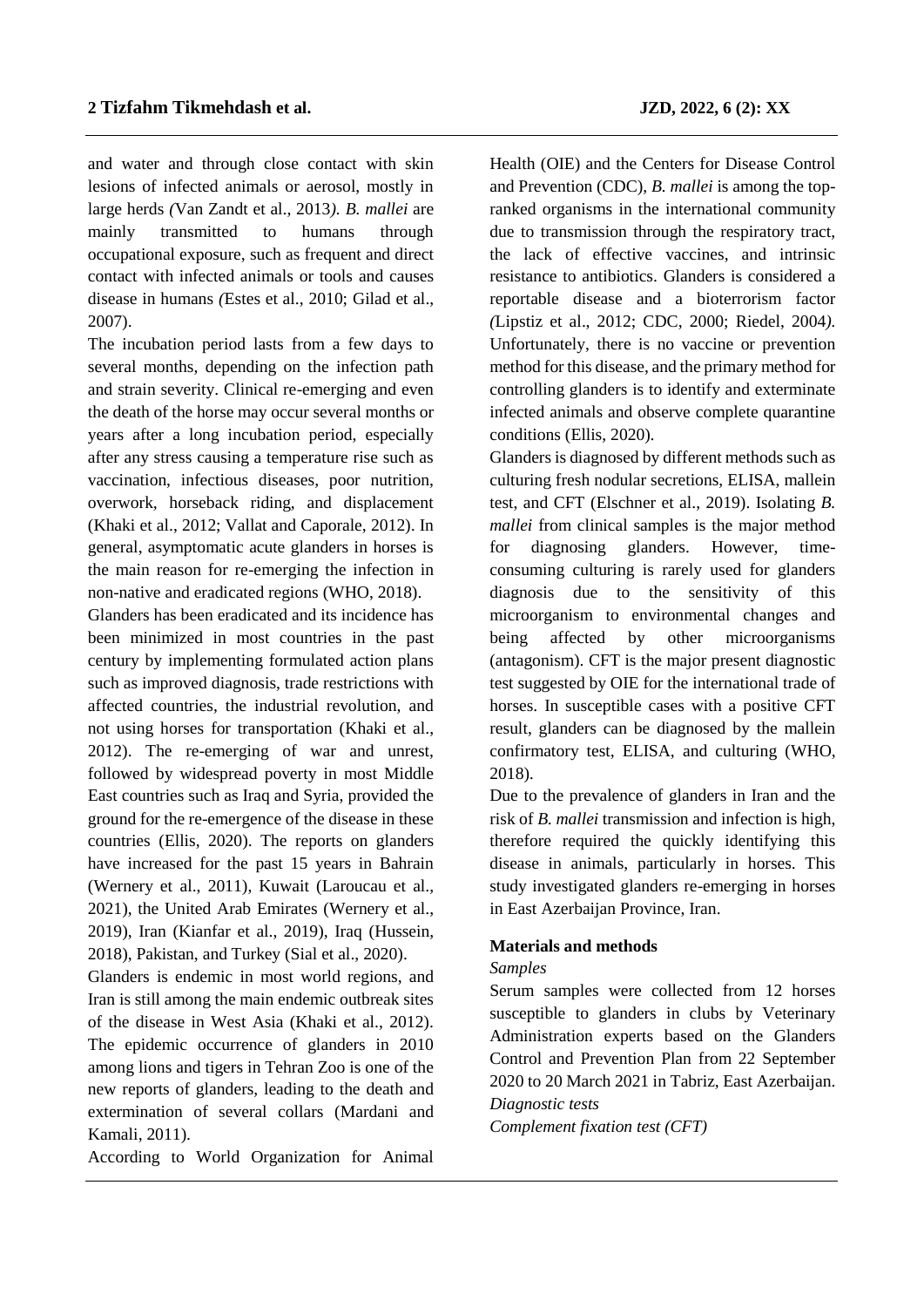Of 270 serum samples were tested by CFT. Horse serum charged with *B. mallei (*RTCC 2375*)* and the standard negative serum in the laboratory were used for the positive and negative control, respectively. Typically, 1:100 and 1:10 dilutions of hemolysin and complement *(*RVSRI) were prepared, respectively. After titration, the optimal dilutions were prepared for the CF test. The hemolytic system was prepared using veronal buffer *(1.256* mM CaCl<sub>2</sub>.2H<sub>2</sub>O, 4.132 mM MgCl2.2H2O*,* 727.2 mM NaCl, 15.85 mM  $C_8H_{12}N_2O_3$ , and 9.07 mM  $C_8H_{11}N_2O_3Na$ , 2% fresh defibrinated sheep blood, and proper titration of rabbit hemolysin. The positive and negative controls were incubated for 30 min at 56°C and then diluted five times with veronal buffer to prepare the test serum samples. In wells of rows B, C, D, and E of a 96-well U-shaped plate, 25 µL of veronal buffer were poured, and 50 µL of diluted serums (diluted by 1:5 in veronal buffer) was added to row A (in wells 1 to 6). Then, 25 µL of diluted serum samples in row A (1:10) was taken and added to row B. The same procedure was performed for rows C, D, and E, and the last 25 µL was discarded. Then, 25 µL of the proper antigen concentration (BioVeta, Czech Republic) was added to all wells in rows A to E, and 25 µL of the titrated complement was added to wells in rows A to E, and the plate was incubated at 37°C for 90 min. Finally, 50 µL of the hemolytic system was added to all wells, and the plate was placed at 37°C for 30 min. Eventually, the plate was centrifuged at 360 g for 3 min and precisely observed by an operator under sufficient light (Elschner et al., 2019).

Sensitivity, specificity, positive predictive value (PPV), and negative predictive value (NPV) of the test were calculated as follows:

Sensitivity = [True positives / (True positives + False negative)]  $\times$  100

Specificity =  $\text{True negative}$  /  $\text{True negative}$  + False positive)]  $\times$  100

Positive predictive value (PPV) =  $[True~positives / ]$ (true positives + False positive)]  $\times$  100

Negative predictive value  $(NPV) =$  [True negative / (True negative + False negative)]  $\times$  100 *Mallein test*

Mallein, a glycoprotein extracted from cultures of *B. mallei*, is used as an antigen in the intrapalpebral, subcutaneous, or ophthalmic test. In this test, 0.1 ml of concentrated mallein PPD is injected intradermally into the lower eyelid and the test is read at 48 h. A positive reaction is characterized by marked oedematous swelling of the eyelid, and there may be a purulent discharge from the inner canthus or conjunctiva. This is usually accompanied by a rise in temperature. With a negative response, there is usually no reaction or only a little swelling of the lower lid (WHO, 2018). *ELISA*

Equine serum samples were assayed by the ELISA. The pool of positive and negative serum samples was included on each ELISA plate along with the field serum samples to monitor the accuracy of the assay. Briefly, 90 μl dilution buffer and 10 μl of the serum samples were added to an antigen-coated well. After 45 min incubation at 25°C, wells were emptied, washed three times and incubated with the conjugate for 30 min at 25°C. Washing was repeated three times. Then 100  $\mu$ l of conjugate (1x) was added and after incubation for 30 min the 3 fold washing procedure was repeated. Finally, 100 μl of the substrate solution was added and after 15 min incubation at 25°C the reaction was stopped by 100 μl of the stop solution and OD 450 nm value was recorded (Singha et al., 2014; Elschner et al., 2019).

## *Culture*

Deep swabs of the bilateral nasal mucosa and lymph fluid and blood were prepared. After transferring to the Tryptic Soy Broth (TSB) medium (Merck, Germany) containing 4% glycerol, the collected samples were sent to the Reference Laboratory of Razi vaccine and serum research institute (RVSRI) to be cultured. Nasal nostril swabs, lymph, and blood were cultured in the biphasic nutrient broth and the glycerinated nutrient agar medium containing 4% glycerin with polymyxin B (merck, Germany), bacitracin, and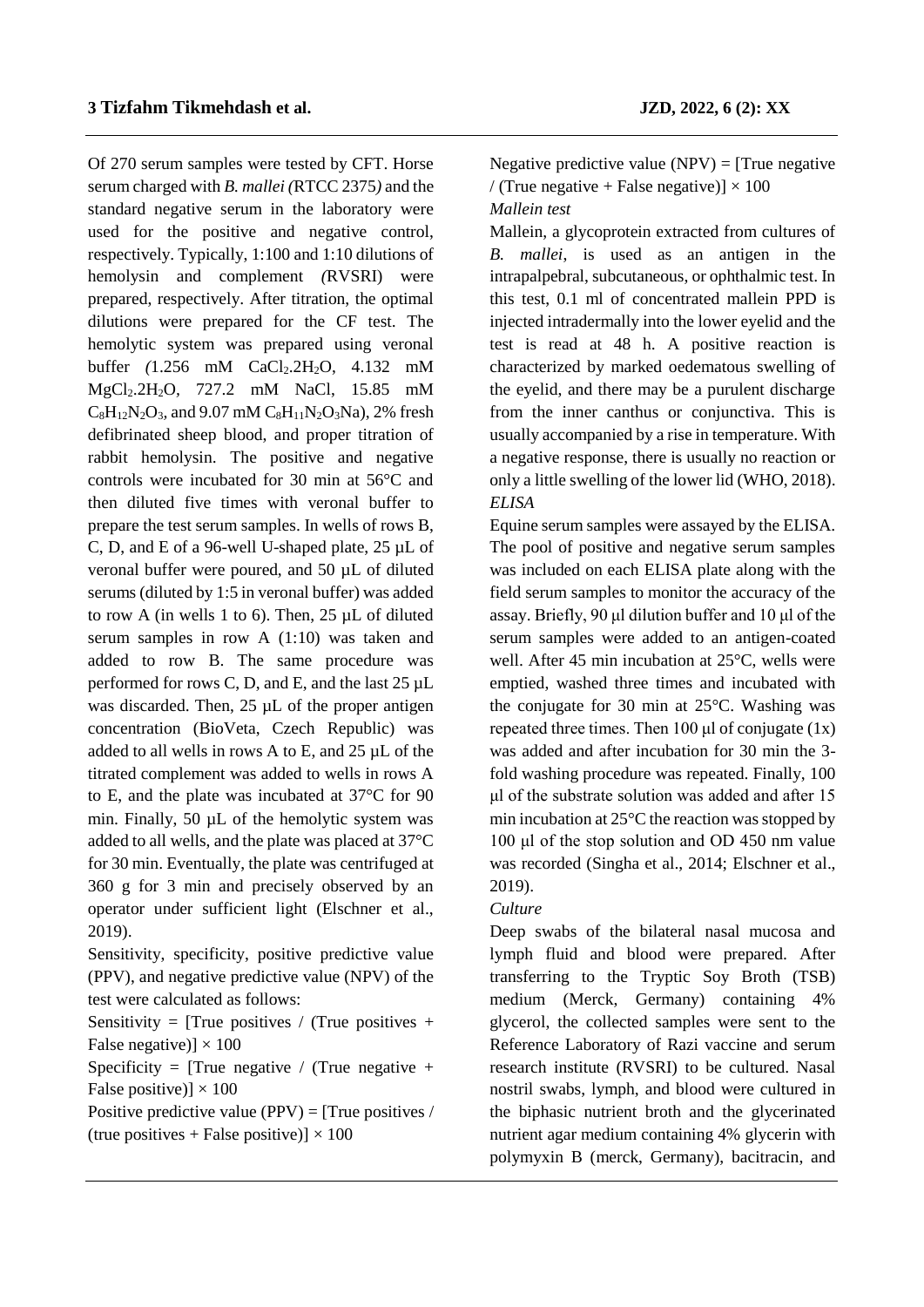actidine antibiotic (to turn the medium selective) (WHO, 2018). After 48 h of incubation at 37˚C under aerobic conditions, slides were prepared from colonies grown on the solid medium and then examined by gram staining.

## *Extraction of genomic DNA*

To extract the bacterial genome, a loop of the bacterial mass grown on the glycerol nutrient culture medium was taken in biosafety cabinet class II and transferred to 400 µL TE 1X buffer in the microcentrifuge tube equipped with an antileakage safety gasket. The bacterial suspension was placed for 20 min in a boiling water bath to deactivate the bacteria. The microcentrifuge tube was then removed from the water bath and centrifuged at 10000 g for 10 min after cooling. The supernatant was taken and filtered by a  $0.2$ - $\mu$ m filter to ensure the lack of live bacteria in the liquid. Of the filtered suspension, 10 µL was cultured on a blood agar plate followed by incubation at 37˚C for 24 h, and then examined in terms of any sign of probable bacterial growth. After ensuring the deactivation of bacteria, suspensions containing the extracted bacterial genome were stored in a refrigerator or freezer until being used in the molecular assays (Merwyn et al., 2010).

## *PCR*

A specific primer pair of *B. mallei* was used in the PCR assay. A final volume of 12  $\mu$ L was set in the PCR reaction including 6  $\mu$ L of the master mix, 1  $\mu$ L of the solution (10  $\mu$ M) of each primer pair including 5' GCC CTT GTC GAA TGG CAG T 3' as the forward primer and 5' AAG GCT ATC GAC CGC GAT G 3' as the revers primer, 1.5 µL of the bacterial genome-containing suspension, and 2.5 µL double distilled water. Double distilled water and *B. mallei* genome *(*RTCC 2375*)* were respectively used as the negative and positive controls. The PCR was performed under the following conditions*:* 5 min initial denaturation at 94°C followed by 34 cycles including 1 min denaturation at 94˚C, 1 min denaturation at 68˚C (to attach primers to the target site on the bacterial genome), 1 min denaturation at 72˚C (for amplification), and eventually 10 min heating at 72˚C (for completing the amplification process). Electrophoresis was performed using Red Safe prestained 1% MP agarose with a genetic marker size of 100 base pairs for 90 min at 2 V/cm.

## **Results**

Examination of suspicious cases showed two asymptomatic cases and a case with symptoms such as faintness, anorexia, lack of subcutaneous nodules, severely swollen lymph nodes, and testicular swelling (figure 1). No chronic respiratory disease was found in the history of suspicious cases.

*CFT*

A total of 12 horses susceptible to glanders were diagnosed by the CF test. Of 270 serum samples tested by CF, 12 (4.45%) serum samples were positive. Complete lysis of sheep blood in the serum, antigen, and complement control wells confirmed the accuracy of the CF test. Moreover, agglutination in the hemolytic system control well shows the accuracy of the CF test (figure 2).

A false positive case and a false negative case were reported in the CF test. The sensitivity and specificity of 91.66 and 99.09% were estimated for the CF test. PPV and NPV were respectively estimated at 91.66 and 99.09%.

The results of the CF test were analyzed by the ELISA kit setup in RVSRI.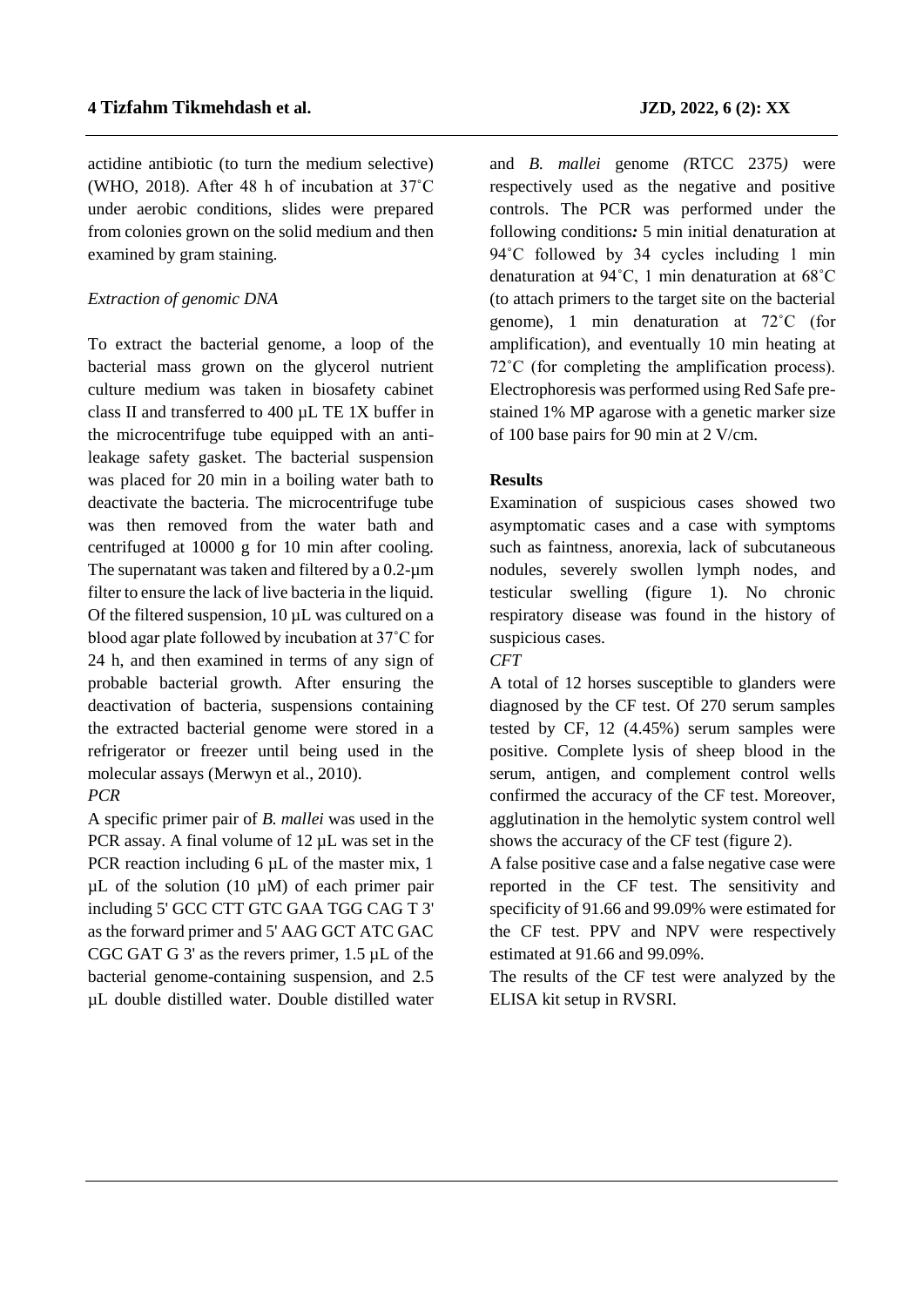## **5 Tizfahm Tikmehdash et al. JZD, 2022, 6 (2): XX**



**Fig. 1.** Severe swelling of the scrotum and swollen lymph nodes.



Fig. 2. CF test for equine serums [11: Positive control (agglutination), 12: Negative control (complete blood lysis), Rows F and G: Control serums, Row H (1 and 2): Antigen control, Row H (3 and 4): Complement control, Row H (5 and 6): Hemolytic control]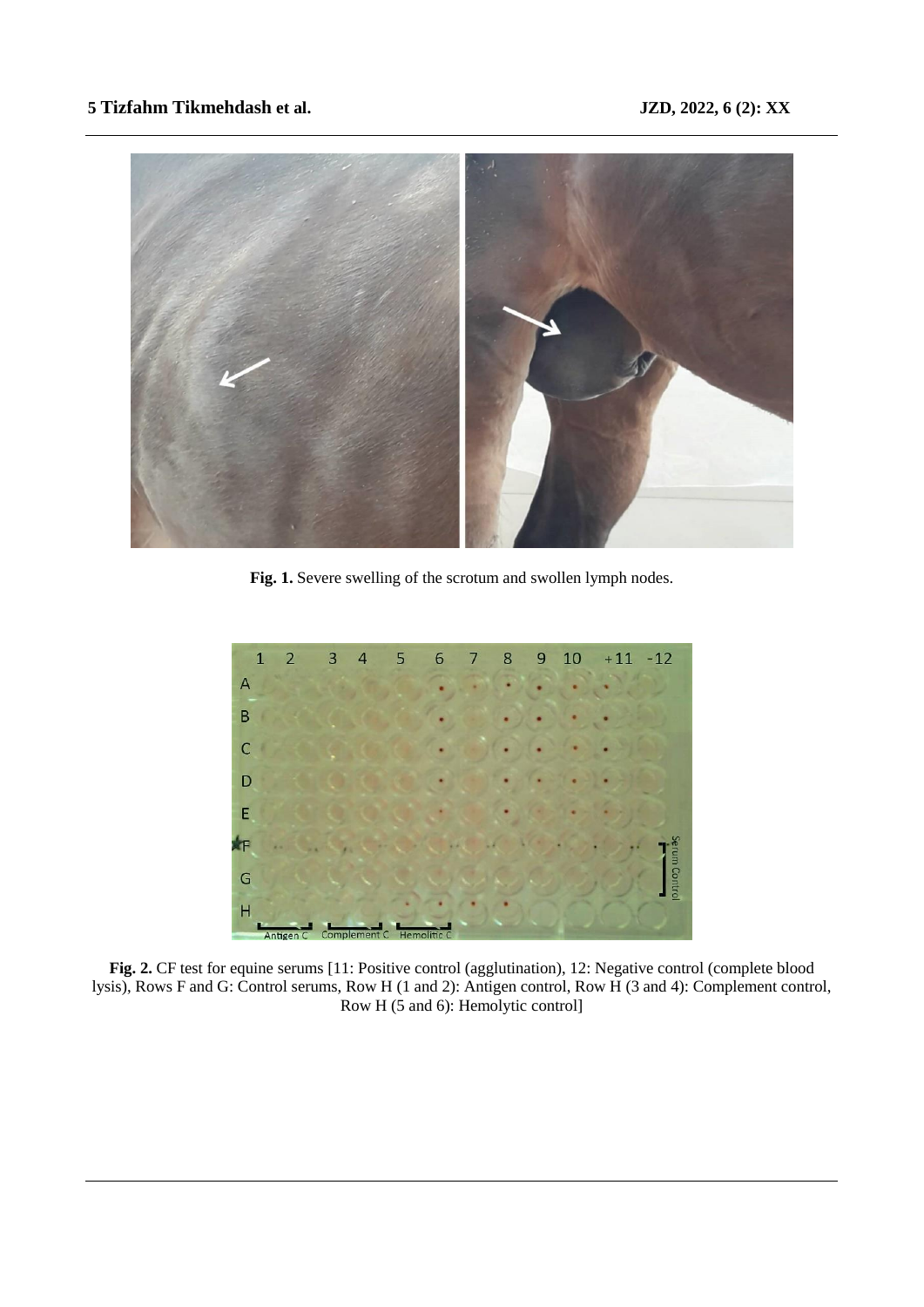|                       | Model 680 Microplate Reader Son 17748<br>Raw data report<br>01/01/2000 02:16:38<br>Lab. name: Bio-Rad Laboratories<br>Kit name : End point #01<br>Reading mode: Single<br>Measurement Filter: 450nm(2) |       |                               |  |  |                                                                                                                                                                                                                                                                                                                                                                                                       |  |  |
|-----------------------|--------------------------------------------------------------------------------------------------------------------------------------------------------------------------------------------------------|-------|-------------------------------|--|--|-------------------------------------------------------------------------------------------------------------------------------------------------------------------------------------------------------------------------------------------------------------------------------------------------------------------------------------------------------------------------------------------------------|--|--|
| $- B$<br>$\Delta$ . C | $+ A$<br>$Q \cdot D$<br>$\delta$ .<br>F<br>G<br>H                                                                                                                                                      |       |                               |  |  | $2 \t3 \t4 \t5 \t6$<br>3.267 0.000 0.000 0.000 0.000 0.000<br>0.087 0.000-0.001 0.000 0.000 0.000<br>$0.417$ $0.000$ $0.000$ $0.000$ $0.000$ $0.000$<br>$0.840$ $0.000$ $0.000$ $0.000$ $0.000$ $0.000$<br>$2.031$ 0.000 0.000 0.000 0.000 0.000<br>$0.041$ $0.000$ $0.000$ $0.000$ $0.000$ $0.000$<br>$0.041 - 0.001 - 0.001 - 0.001$ 0.000-0.001<br>$0.044 - 0.001 - 0.001$ 0.000 0.000 0.000       |  |  |
|                       | A<br>B<br>$\mathbf{C}$<br>D<br>E<br>F<br>G<br>H                                                                                                                                                        | $7 -$ | 0.00000.000<br>$0.000\,0.000$ |  |  | 8 9 10 11 12<br>$0.000\,$ $0.000\,$ $0.000\,$ $0.000\,$ $0.000\,$ $0.000$<br>$0.000 0.000 - 0.001 - 0.001$<br>$0.000$ $0.000$ $0.000$ $0.000-0.001$ $0.000$<br>$0.000\,0.000\,0.000\,0.000\,0.000\,0.000$<br>$0.000$ $0.000$ $0.000$ $0.000$ $0.000$ $0.000$<br>$0.000$ $0.000$ $0.000$ $0.000$ $0.000$ $0.000$<br>$0.000$ $0.000$ $0.000 - 0.001 - 0.001 - 0.001$<br>$0.000$ $0.000 - 0.001$ $0.000$ |  |  |

**Fig. 3.** ELISA test for equine serums

### *Mallein and ELISA test*

Of 12 suspicious cases in the CF test, three cases were confirmed by the mallein test. All three cases were positive in the ELISA test.

## *Culture and PCR*

No *B. mallei* was isolated from the swab culture taken from nasal nostrils, lymph, and blood samples. *B. mallei* were isolated from none of the samples, and the PCR result was negative. The PCR result may be negative in newly infected horses and those with acute or advanced disease.

### **Discussion**

In line with the growth of modernization and urbanization in Iran in the last half-century, the number and scattering of equines herds have been gradually decreased, and their agricultural, nomination and livestock uses have changed to sports and tourism uses. Unauthorized transport of equines or consumption of their meat as livestock food has been the initial source of entry and dissemination of pathogens in the sensitive population in almost all reports on glanders in Iran (Khaki et al., 2012). It seems that equines used for smuggling in western and northwestern borders of

Iran are the major endogenic corridor for disease penetration in equine populations in Iran (Price et al., 2012). Currently, Iran Veterinary Organization (IVO) manages the disease in equines by testing and exterminating infected animals based on the CF and mallein test results. However, identifying and eliminating all sustainable glanders sites seem impossible on a large scale considering the volume of this operation. Accordingly, this program can be improved by using all methods and specialized laboratories capable of executing field operations such as sampling and laboratory procedures such as bacterial culture and serum diagnostics.

It seems necessary to rapidly diagnose glanders due to the sudden increase of cases in the Middle East and its outbreak in Iran, the risk of pathogen transmission from neighboring countries through unauthorized equines, and the vital importance of *B. mallei* to be used as a biologic weapon *(*Green et al., 2019). Furthermore, due to the lack of a proper vaccine for disease prevention, the mortality rate amounts to 50% in the case of late diagnosis even with recommended treatments and to 95% without treatment, highlighting the need for rapid diagnosis to prevent mortality *(*Akbarein et al., 2012*).*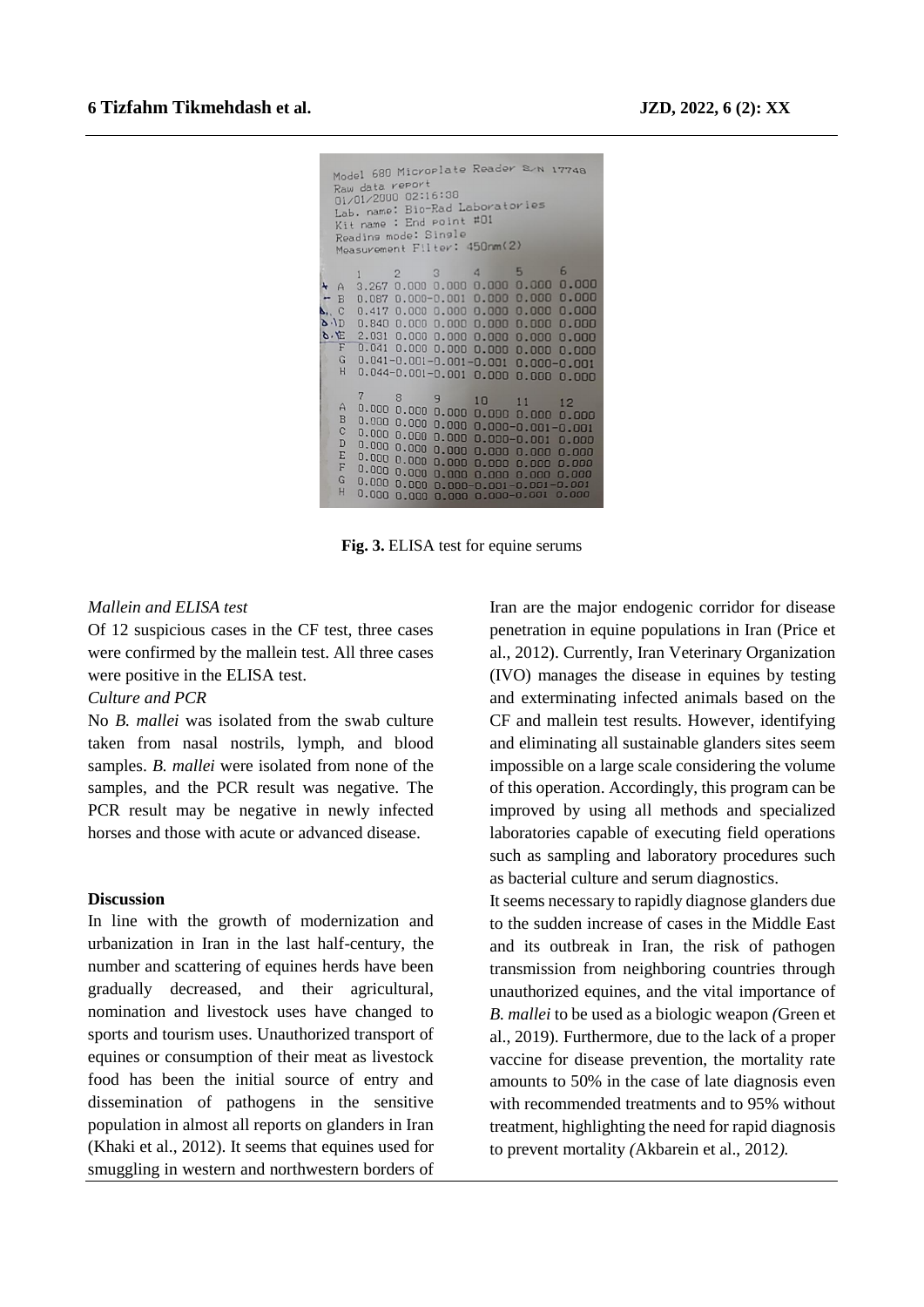Unfortunately, no study has been conducted on livestock infection by this bacterium in Iran in the past decades. According to the Department of IVO Animal Disease Control, no positive case has been reported from 1971 to 1997, and 5, 25, 13, and 3 positive cases have been reported respectively in 1997, 1998, 1999, and 2000. No positive case was reported from 2002 to 2005 *(*Akbarein et al., 2012*)*. Following the unauthorized transport of horses in west Iran, 3, 9, and 37 horses were diagnosed positive by the mallein test respectively in 2006, 2007, and 2008. Two positive cases in Chahar Mahal and Bakhtiari were confirmed by autopsy in the same year. Of 26 cases reported in 2009, 12, 6, 6, and 1 cases were respectively found in East Azerbaijan, West Azerbaijan, Tehran, and Kurdistan. The number of Iranian horses with glanders increased from 5 cases in 1997 to 50 cases in 2010, indicating the risk of glanders re-emerging (Mardani and Kamali, 2011). The occurrence of several epidemics in recent years, including in Eram Zoo, emphasizes the significance of public health against this re-emerging disease (Mardani and Kamali, 2011).

Taghipour et al. (2010) and Khaki et al. (2012) found glanders in Siberian tigers transferred to Tehran Zoo by culturing and molecular methods (Khaki et al., 2012; Taghipour et al., 2011). Mosavari *et al.* have isolated six *B. mallei* strains from equines and tigers in Iran and exactly fingerprinted them by the Variable number of tandem repeat *(VNTR),* Pulsed-field gel electrophoresis (PFGE), and Restriction enzyme analysis (REA) genome techniques (WHO, 2018). Unlike the results of Khaki et al., which emphasized molecular methods, the current study, focused on serological methods. Because, it is challenging to isolate *B. mallei* in the early stage of disease, and the negative molecular diagnostic test result may be misleading in glanders diagnosis. The molecular diagnostic test results in the current study were negative but the CFT was positive. The CFT results indicated 12 horses were susceptible to glanders. Three horses were diagnosed with glanders based on the mallein and ELISA test

results. Diagnosis of glanders with both methods yields the same results, but the ELISA test is much faster than the mallein test for diagnosis of equine glanders. Some methods such as the ELISA cause some problems for veterinary authorities and financial losses to animal owners due to falsepositive results. The mallein test requires appropriate laboratory equipment and skilled personnel. To quickly and accurately diagnose the disease, especially in areas where animals cannot be kept, new methods (such as CFT) should be used to identify the disease. In susceptible cases with a positive CF test result, glanders can be diagnosed by skin mallein and indirect ELISA tests.

Currently, some projects are implementing in Iran to evaluate the pathogenicity of isolated strains in RVSRI. Accordingly, OIE recommends newer molecular methods in specialized laboratories to formulate diagnostic protocols for glanders *(*Malik et al., 2015*).*

*B. mallei* capsules may exist in active infections, hiding the bacterium against the immune system. Therefore, it is more challenging to diagnose the disease source so that a tested horse may have a hidden infection not diagnosed by the CF test. Thus, a significant challenge facing veterinary authorities is to control the international traffic of horses by high sensitivity and specificity tests to diagnose hidden Burkholderia mallei. It is noteworthy that OIE recommends the CF test for the international trade of horses, and other tests such as western blotting can also be used to confirm the CFT results.

Only horses in horseback rider clubs are covered by the mallein screening test to control glanders in equines, without covering barking horses and those in traditional centers. Due to the occurrence of acute glanders in mules, they should be considered a possible source of glanders. Fortunately, no human case has not been reported in Iran, but this is not a reason for insignificance and ignoring glanders. Therefore, a larger population of equines, especially horses, should be monitored in Iran. Moreover, all horse keepers should observe high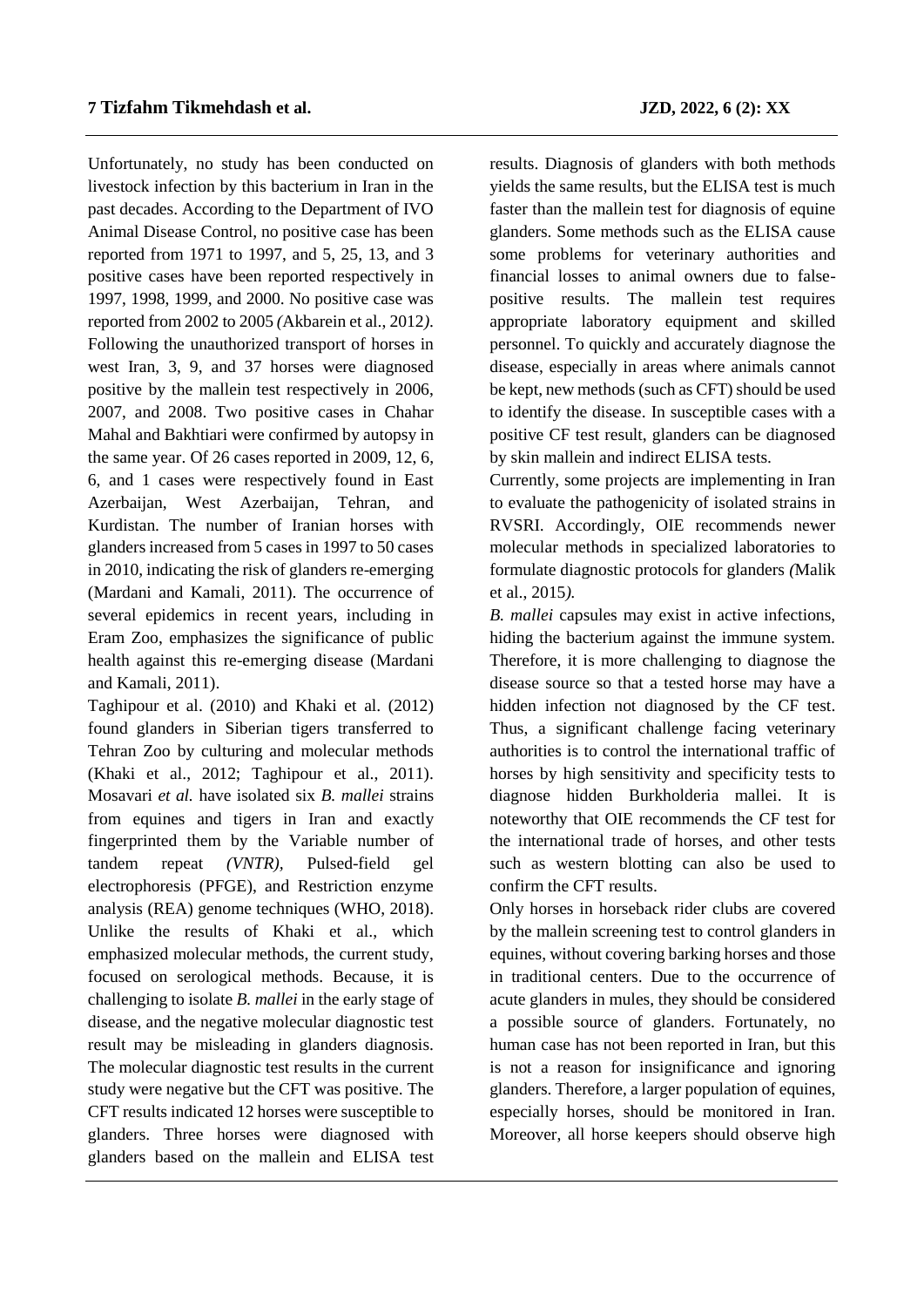biosecurity standards ad rapidly and report suspicious clinical symptoms.

Even a sporadic glanders report in Iran is a warning for the health and supervisory institutions. Given problems with the rapid and precise diagnosis of glanders, this organism was diagnosed with high specificity and sensitivity using specific genes according to OIE diagnostic standards (WHO, 2018).

It can be argued that correct and rapid diagnosis of glanders will reduce possible economic damages caused by sales and transportation restrictions of equines, especially horses while reducing the risk of transmission to other hosts such as humans. Accordingly, it is vital to employ internationally accepted and conventional methods and tests for this purpose. Protecting the biosecurity of species and valuable, expensive races of horses in Iran highlights the need for more precise and intelligent application of control and eradication plans and improving laboratory capabilities for glanders diagnosis. By introducing part of facilities for isolating and diagnosing *B. mallei* in RVSRI*,* we hope that developing communications with other laboratories and participating in international genetic research such as studying the complete genome of this bacterium pave the ground for diagnosing the pathogen and optimizing glanders diagnostic methods in Iran and other regions in the world.

## **Acknowledgments**

This study reported part of the results in the Microbiology Ph.D. Thesis conducted by Hasan Tizfahm Tikmehdash was financially supported by RVSRI. The authors kindly appreciate experts at the Reference Laboratory of Bovine Tuberculosis and Dr. Keyvan Tadayyon. We also greatly appreciate East Azerbaijan Veterinary Administration, Dr. Hami, and Dr. Nikvash from Dey Medical Diagnostic Lab in Tabriz.

## **Conflict of interest**

The authors declare that they have no conflict of interest.

## **Ethical approval**

The study protocol was approved by the Ethical Committee of the Razi Vaccine and Serum Research Institute, Agricultural Research Education and Extension Organization (AREEO), Karaj, Iran (IR.RVSRI.REC).

## **References**

- Akbarein H., Bahonar A. R., Dabbagh Moghaddam A., Bolouki Z. & Shokouh H. Glanders, a new vision on an old biological weapon. *Journal of Army University of Medical Sciences*, 2012, 10, 143-62.
- Centers for Disease Control and Prevention (CDC), 2000, Laboratory acquired human glanders-Maryland. The Morbidity and Mortality Weekly Report (MMWR) 49, 2- 535.
- Ellis P. Glanders: Re-emergence of an ancient zoonosis. *Microbiology Australia*, 2020, 41, 41-4.
- Elschner M. C., Laroucau K., Singha H., Tripathi B. N., Saqib M., Gardner I., Saini S., Kumar S., El-Adawy H., Melzer F., Khan I., Malik P., Sauter-Louis C. & Neubauer H. Evaluation of the comparative accuracy of the complement fixation test, western blot and five enzyme-linked immunosorbent assays for serodiagnosis of glanders. *PloS One*, 2019, 14(4), 1-9.
- Estes D. M., Dow S. W., Schweizer H. P. & Torres A. G. Present and future therapeutic strategies for melioidosis and glanders. *Expert Review of Anti-infective Therapy*, 2010, 8(3), 325-38.
- Gilad J., Schwartz D. & Amsalem Y. Clinical features and laboratory diagnosis of infection with the potential bioterrorism agents *burkholderia mallei* and *burkholderia pseudomallei*. *International Journal of Biomedical Science*, 2007, 3, 144-52.
- Green M. S., LeDuc J., Cohen D. & Franz D. R. Confronting the threat of bioterrorism: realities, challenges, and defensive strategies. *The Lancet Infectious Diseases*, 2019, 19, 2- 13.
- Hussein Z. S. Detection of glanders in horses of eight Iraqi provinces by ELISA. *Al-Anbar Journal of Veterinary Sciences*, 2018, 11, 21- 5.